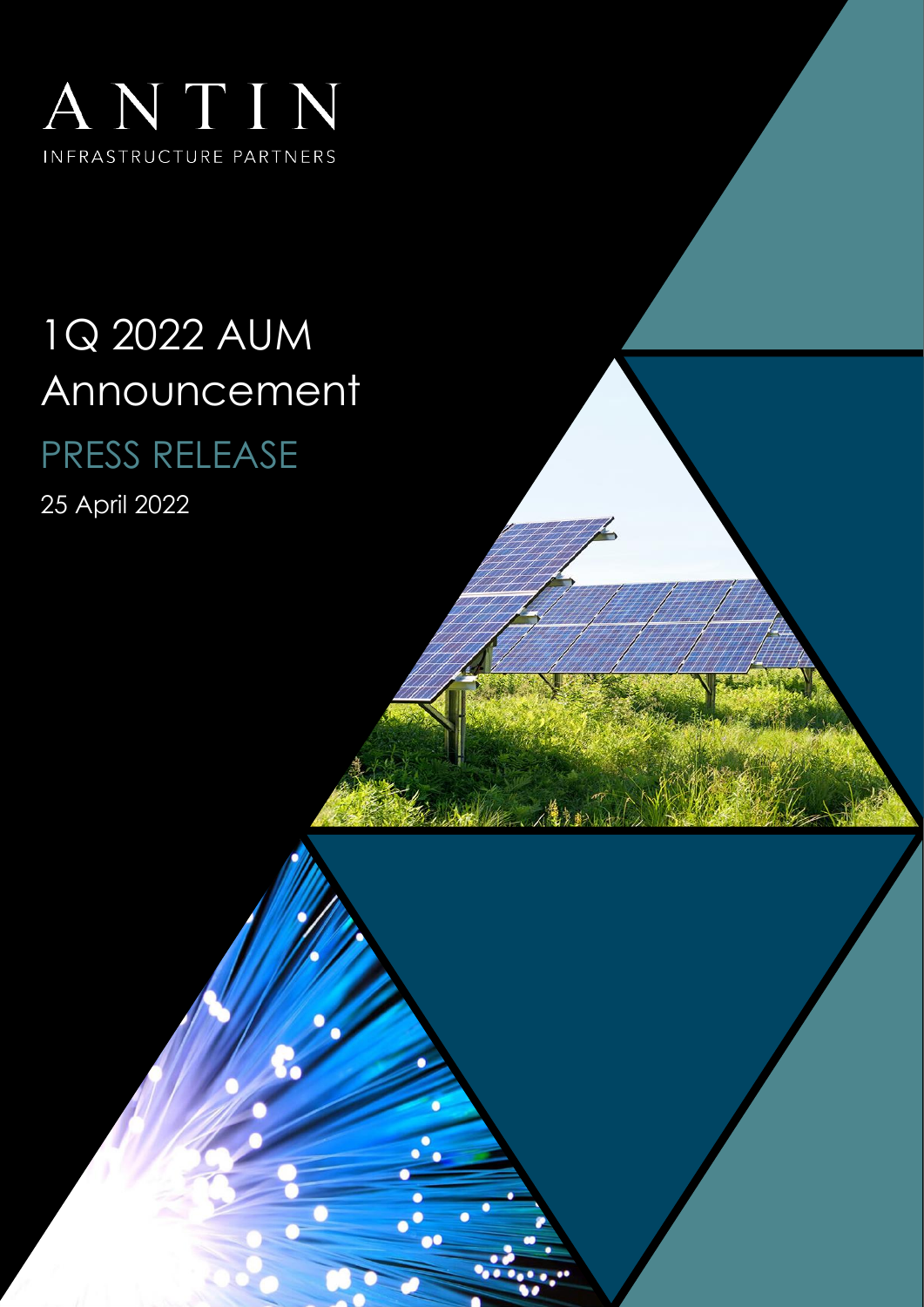

# SOLID EXECUTION OF ANTIN INFRASTRUCTURE PARTNERS' GROWTH STRATEGY



Alain Rauscher and Mark Crosbie, co-founders of Antin Infrastructure Partners, declared:

"The 1st quarter of 2022 was marked by the strong execution of our growth strategy with the ongoing acceleration of fundraising and deployment. We launched fundraising for our Flagship Fund V and made further progress on fundraising for our NextGen strategy focused on value-added investing in sustainable, scalable, and connected assets, which just saw its first investment with the acquisition of SNRG in the UK. With two additional investments in the United States as part of our Mid Cap strategy, we are rapidly expanding our North American portfolio. The successful exit of Roadchef demonstrates our ability to generate strong returns, even in today's more volatile environment."

**We launched fundraising for our Flagship Fund V and made further progress on fundraising for NextGen 14**<br>We<br>Fund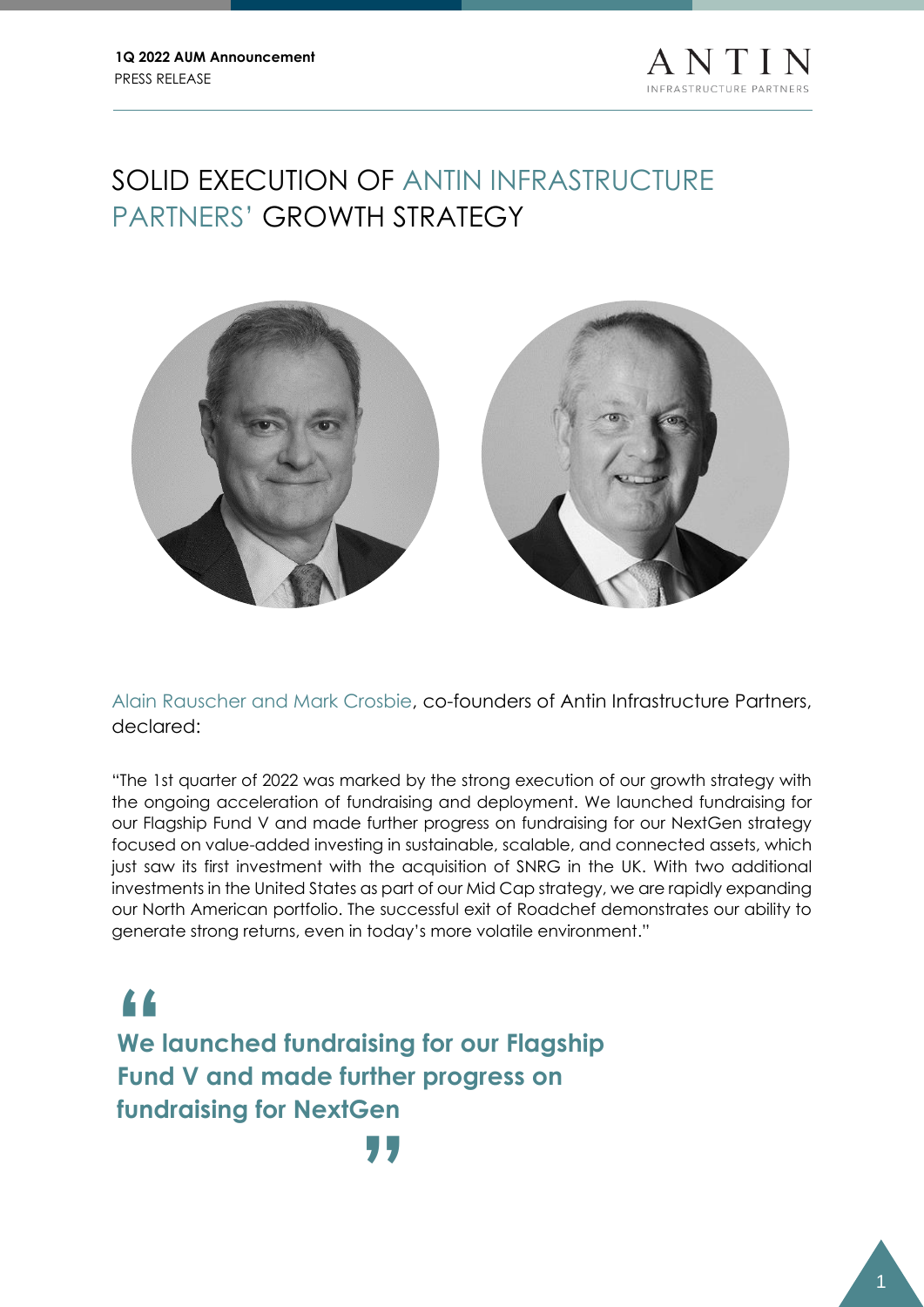# **HIGHLIGHTS**

- AUM of  $\epsilon$ 22.0bn, up +33.5% over the last twelve months
- Fee-Paying AUM of €13.7bn, up +23.2% over the last twelve months
- Momentum in fundraising continued with significant further progress on NextGen Fund I and launch of capital raising for Flagship Fund V
- Capital was deployed at a steady pace over the past twelve months with one investment closed in Flagship Fund IV, four in Mid Cap Fund I and an inaugural investment in NextGen Fund I announced post-closing period
- Exits of Roadchef (Flagship Fund II), Amedes (Flagship Fund II) and Almaviva (Flagship Fund III), all contributing to our strong returns
- All funds performing either ahead of plan or on plan





**Fee-Paying AUM, €bn**

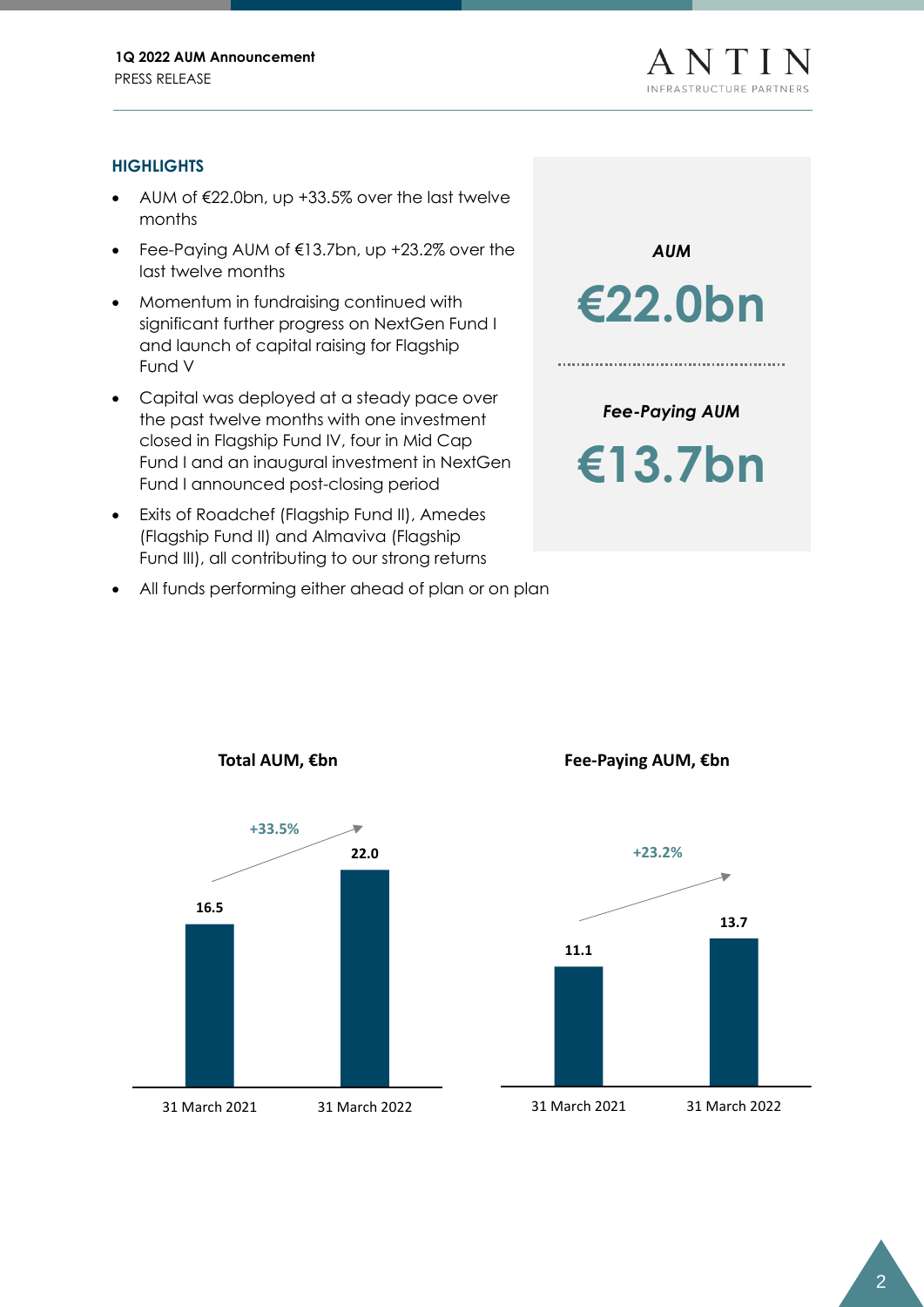#### **CONTINUED FUNDRAISING MOMENTUM**

- AUM of  $\leq$ 22.0bn as of 31 March 2022, up +33.5% over the last twelve months
- Fee-paying AUM of €13.7bn, up +23.2% over the last twelve months
- AUM and fee-paying AUM decreased slightly compared to 4Q 2021 due to strong realisation of investments
- Fundraising environment maintained strong momentum
- Following the successful first close in December 2021, fundraising for NextGen Fund I progressed further and continues to be on track
- Launch of fundraising for Flagship Fund V

## **STEADY PACE OF CAPITAL DEPLOYMENT**

- Investments totalled €1.9bn over the last twelve months (€3.3bn including co-investments), including Origis Energy (Flagship Fund IV), ERR - European Rail Rent partnership (Mid Cap Fund I), Pulsant (Mid Cap Fund I), Lake State Railway (Mid Cap Fund I), Empire Access and North Penn Telephone (Mid Cap Fund I) as well as add-on equity for several of our existing portfolio companies
- Flagship Fund IV ~61% invested and Mid Cap Fund I ~36% invested as of 31 March 2022

#### **STRONG EXIT ACTIVITY**

- Gross exits of  $\epsilon$ 2.0bn over the last twelve months ( $\epsilon$ 2.3bn including co-investments), including Amedes (Flagship Fund II), Almaviva (Flagship Fund III) and Roadchef (Flagship Fund II)
- Sale of Roadchef, the UK's third largest motorway service area operator, during the first quarter, contributing to our fund performance. Flagship Fund II is now 92% realised

#### **INVESTMENT PERFORMANCE**

- Investment performance continued to be strong with all funds performing either on or ahead of plan
- Flagship Funds II and III ahead of plan with Gross Multiples of 2.6x and 1.7x respectively, an improvement of +0.1x for both funds over the last three months
- Flagship Fund IV and Fund III-B performing on plan with Gross Multiples of 1.3x and 1.5x respectively, an improvement of +0.1x for both funds over the last three months

**€4.0bn** *Mar-2022 LTM Investments inc. co-investment*

*Mar-2022 LTM Fundraising inc. co-investment*

**€3.3bn**

*Mar-2022 LTM Exits inc. co-investment*

**€2.3bn**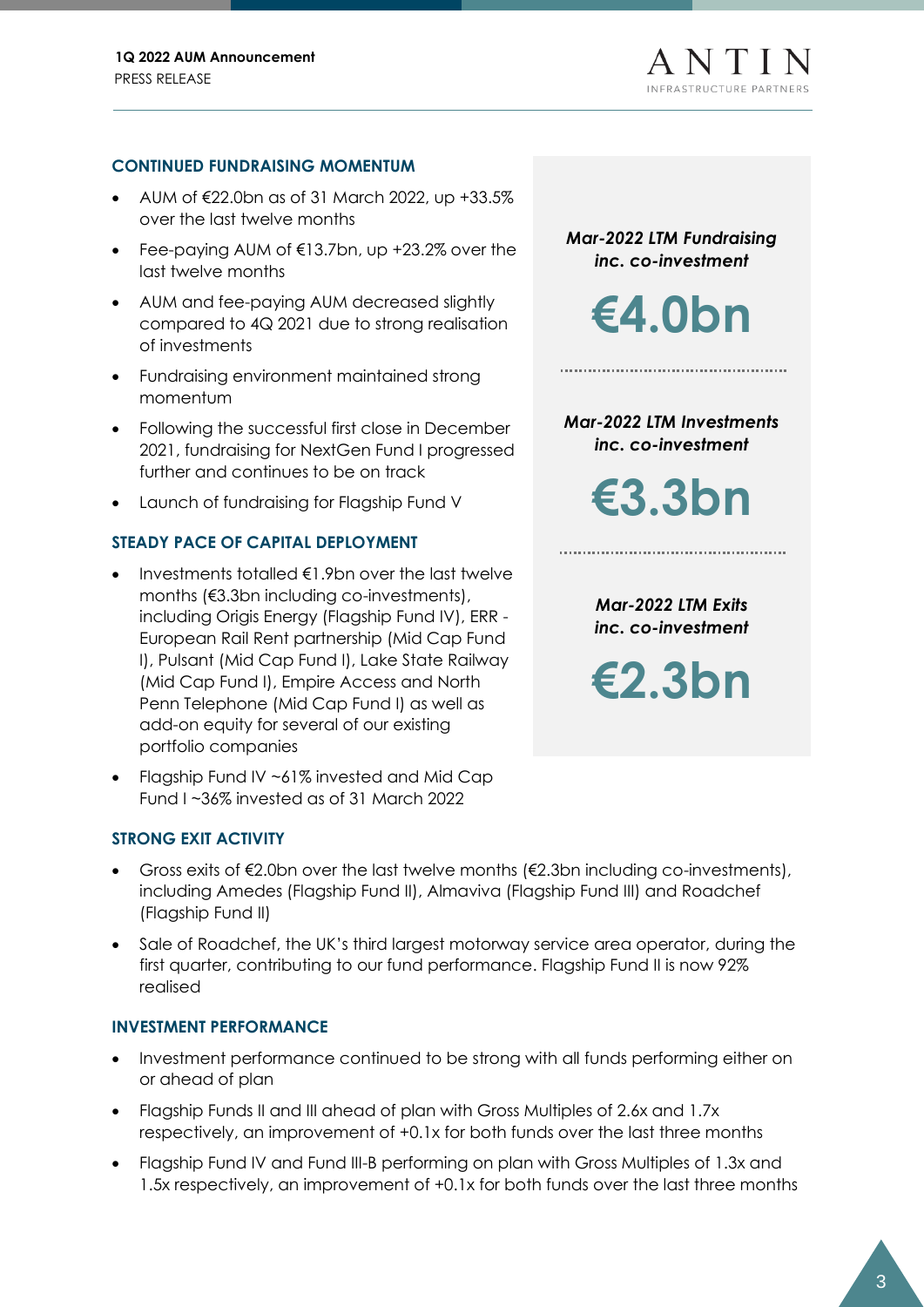## **RECRUITMENTS CONTINUED AT A STEADY PACE**

- Hiring of talent continued with the onboarding of 16 employees during the quarter, primarily strengthening our investment and investor relations functions. Build-up of central functions also continued. Total number of employees stood at 179 at the end the first quarter, positioning Antin well for future growth
- Singapore office now has three team members, one transfer and two recruitments, further strengthening our fundraising reach in the Asia-Pacific region
- Slower pace of hiring expected for the remainder of the year

## **SOCIAL CHARGES ON FREE SHARE PLAN HEDGED**

- Hedging mechanism put in place to mitigate exposure and reduce uncertainty related to the social charges that are based on the Free Share Plan's value at the time of vesting
- Total return swap on 764,000 Antin shares equivalent to the expected level of social charges – at an average price of  $\sim \epsilon$ 28 per share

## **POST CLOSING EVENTS**

- First investment in our NextGen Fund I announced with the acquisition of SNRG, a UK developer and operator of smart grid systems for residential and industrial customers
- This energy & environment deal is set to make an important contribution to the UK's energy transition and decarbonization agenda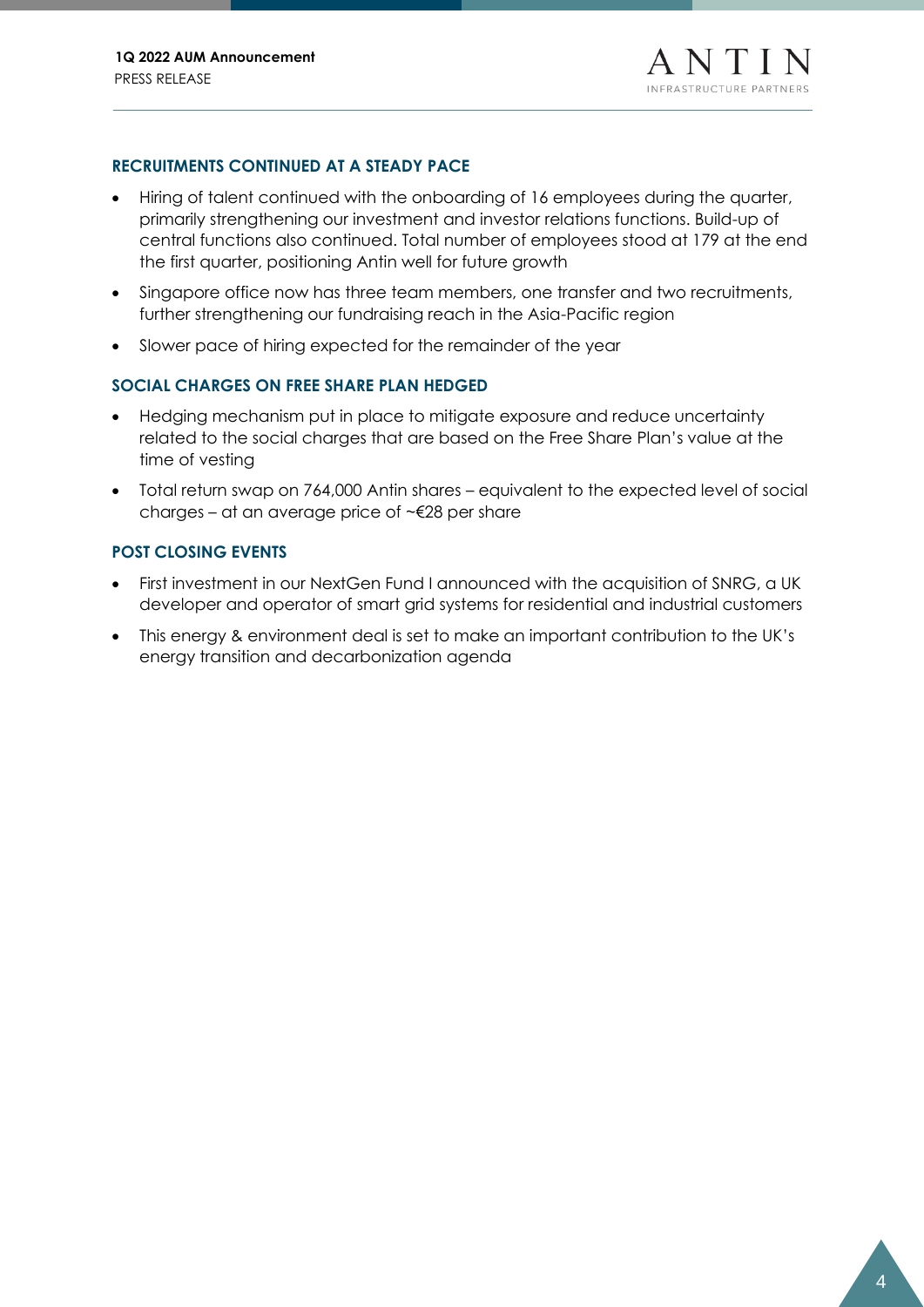# **APPENDIX**

# **DEVELOPMENT OF AUM AND FEE-PAYING AUM OVER THE LAST TWELVE MONTHS**

| €bn                                | <b>AUM</b>               | <b>Fee-Paying AUM</b>    |
|------------------------------------|--------------------------|--------------------------|
| Beginning of period, 31 March 2021 | 16.5                     | 11.1                     |
| Gross inflows                      | 3.9                      | 3.1                      |
| Step-downs                         | $\overline{\phantom{a}}$ | $\overline{\phantom{0}}$ |
| Exits (1)                          | (1.6)                    | (0.5)                    |
| <b>Revaluations</b>                | 3.2                      | $\overline{\phantom{a}}$ |
| FX and other                       |                          | $\overline{\phantom{a}}$ |
| End of period, 31 March 2022       | 22.0                     | 13.7                     |
| Change in %                        | $+33.5%$                 | $+23.2%$                 |

### **QUARTERLY DEVELOPMENT OF AUM AND FEE-PAYING AUM**

| €bn                                   | <b>AUM</b>               | Fee-Paying AUM           |
|---------------------------------------|--------------------------|--------------------------|
| Beginning of period, 31 December 2021 | 22.7                     | 13.8                     |
| Gross inflows                         | 0.4                      | 0.4                      |
| Step-downs                            | $\overline{\phantom{a}}$ | $\overline{\phantom{a}}$ |
| Exits $(1)$                           | (1.6)                    | (0.5)                    |
| <b>Revaluations</b>                   | 0.5                      | $\overline{\phantom{a}}$ |
| FX and other                          | $\overline{\phantom{0}}$ | $\overline{\phantom{a}}$ |
| End of period, 31 March 2022          | 22.0                     | 13.7                     |
| Change in %                           | $(2.8)\%$                | $(0.4)$ %                |

<sup>(1)</sup> Gross exits for AUM and exits at cost for FPAUM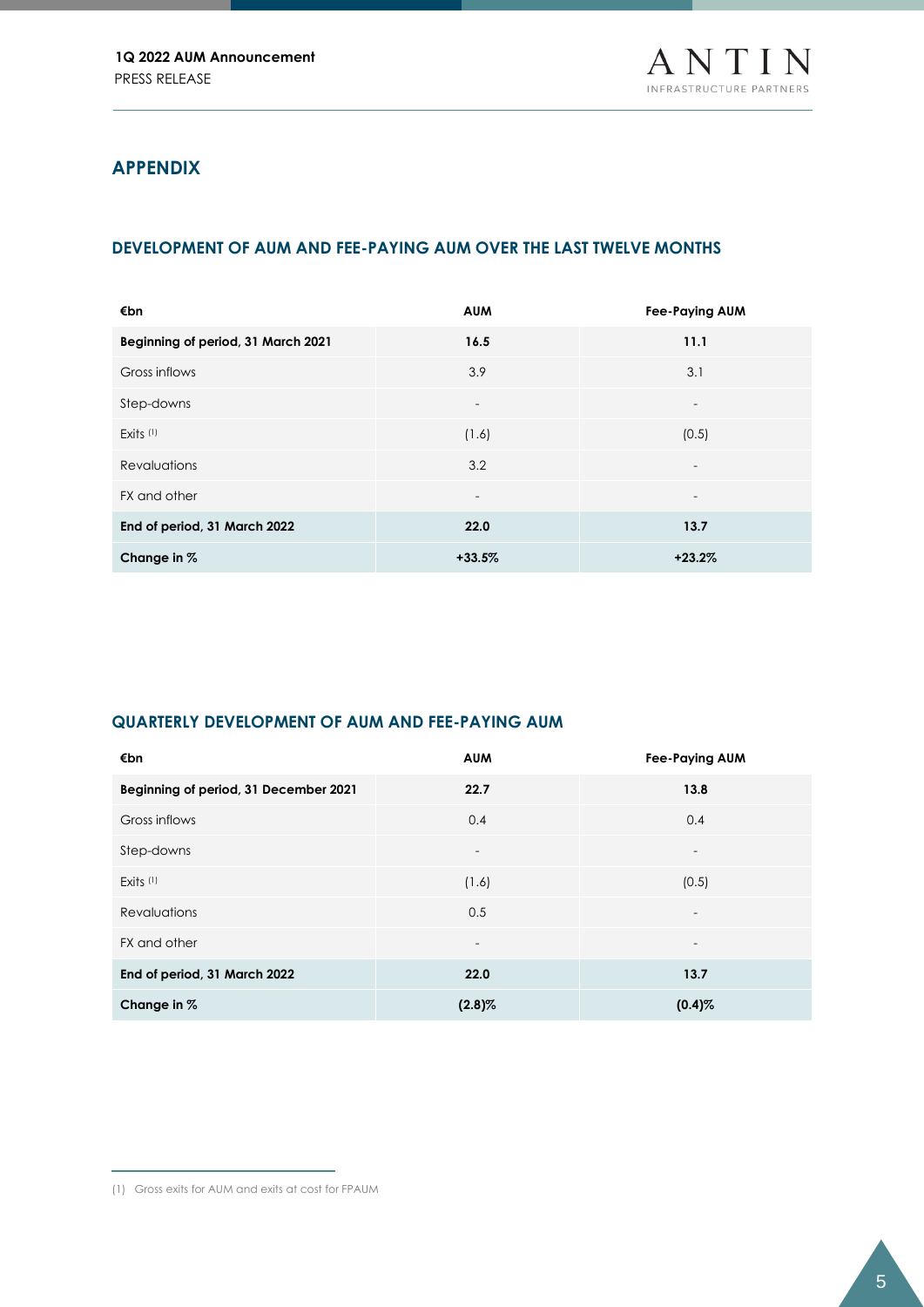#### **ACTIVITY REPORT**

| €bn                              | <b>Mar-2022 LTM</b> | <b>Mar-2021 LTM</b> |
|----------------------------------|---------------------|---------------------|
| <b>AUM</b>                       | 22.0                | 16.5                |
| <b>Fee-Paying AUM</b>            | 13.7                | 11.1                |
| Fundraising                      | 2.8                 | 2.6                 |
| Fundraising incl. co-Investments | 4.0                 | 4.1                 |
| Investments                      | 1.9                 | 3.6                 |
| Investments incl. co-Investments | 3.3                 | 4.8                 |
| Gross exits                      | 2.0                 | 2.1                 |
| Gross exits incl. co-Investments | 2.3                 | 3.3                 |

# **KEY STATS BY FUND**

| Fund            | Vintage | <b>AUM</b><br>€bn | Fee-<br>Paying<br>AUM €bn | Committed<br>Capital<br>€bn | %<br>Invested | %<br><b>Realised</b> | Gross<br><b>Multiple</b> | <b>Expectation</b> |
|-----------------|---------|-------------------|---------------------------|-----------------------------|---------------|----------------------|--------------------------|--------------------|
| <b>Flagship</b> |         |                   |                           |                             |               |                      |                          |                    |
| Fund II         | 2013    | 1.3               | 0.6                       | 1.8                         | 87%           | 92%                  | 2.6x                     | Above plan         |
| <b>Fund III</b> | 2016    | 6.4               | 2.7                       | 3.6                         | 89%           | 24%                  | 1.7x                     | Above plan         |
| <b>Fund IV</b>  | 2019    | 9.7               | 6.5                       | 6.5                         | 61%           | 0%                   | 1.3x                     | On plan            |
| Fund III-B      | 2020    | 1.8               | 1.1                       | 1.2                         | 89%           | 0%                   | 1.5x                     | On plan            |
| <b>Mid Cap</b>  |         |                   |                           |                             |               |                      |                          |                    |
| Fund I          | 2021    | 2.2               | 2.2                       | 2.2                         | 36%           | 0%                   | 1.0x                     | On plan            |
| <b>NextGen</b>  |         |                   |                           |                             |               |                      |                          |                    |
| Fund $I^{(2)}$  | 2021    | 0.6               | 0.6                       | 0.6                         |               |                      |                          | ٠                  |

<sup>(2)</sup> Fundraising ongoing. Target commitments of €1.2bn. Hard cap of €1.5bn.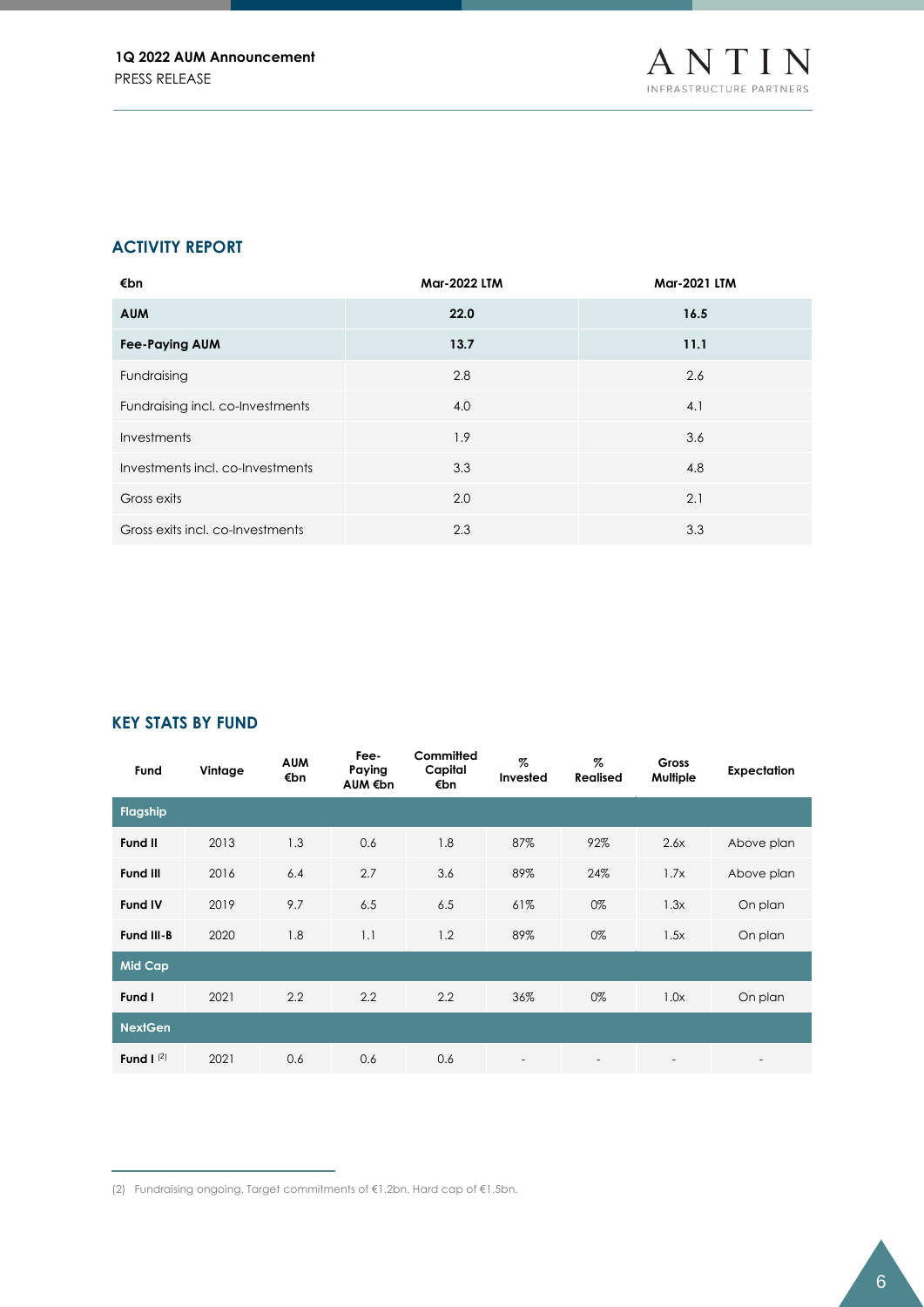# **DEFINITIONS**

**Antin:** Umbrella term for Antin Infrastructure Partners S.A.

**Antin Funds:** Investment vehicles managed by Antin

**Assets Under Management (AUM):** Operational performance measure representing both the assets managed by Antin from which it is entitled to receive management fees or a carried interest, the assets from co-investment vehicles which do not generate management fees or carried interest, and the net value appreciation on current investments.

**Carried Interest:** A form of revenue that Antin and other carried interest participants are contractually entitled to receive via its direct or indirect entities in the Carry Vehicles of the Antin Funds. Carried Interest corresponds to a form of variable consideration that is fully dependent on the performance of the relevant Antin Fund and its underlying investments

**Committed Capital:** The total amounts that fund investors agree to make available to a fund during a specified time period

**Exits:** Cost amount of realisation of investments through a sale or write-off of an investment made by an Antin Fund. Refers to signed realisations in a given period

**Fee-Paying Assets Under Management (FPAUM):** The portion of AUM from which Antin is entitled to receive management fees or carried interest across all of the Antin Funds at a given time

**Gross Exits:** Value amount of realisation of investments through a sale or write-off of an investment made by an Antin Fund. Refers to signed realisations in a given period

**Gross Inflow:** New commitments through fundraising activities or increased investment in funds charging fees after the investment period

**Gross Multiple:** Calculated by dividing (i) the sum of (a) the total cash distributed to the Antin Fund from the portfolio company and (b) the total residual value (excluding provision for carried interest) of the Fund's investments by (ii) the capital invested by the Fund (including fees and expenses but excluding carried interest). Total residual value of an investment is defined as the fair market value together with any proceeds from the investment that have not yet been realised. Gross Multiple is used to evaluate the return on an Antin Fund in relation to the initial amount invested.

**Investments:** Signed investments by an Antin fund

**% Invested:** Measures the share of a fund's total commitments that has been deployed. Calculated as the sum of (i) closed and/or signed investments (ii) any earn-outs and/or purchase price adjustments, (iii) funds approved by the Investment Committee for add-on transactions, (iv) less any expected syndication, as a % of a fund's committed capital at a given time

**% Realised:** Measures the share of a fund's total value creation that has been realised. Calculated as realised value over the sum of realised value and remaining value at a given time

**Realised Value / (Realised Cost):** Value (cost) of an investment, or parts of an investment, that at the time has been realised

**Remaining Value / (Remaining Costs):** Value (cost) of an investment, or parts of an investment, currently owned by Antin funds (including investments for which an exit has been announced but not yet completed)

**Step-Downs:** Normally resulting from the end of the investment period in an existing fund, or when a subsequent fund begins to invest

**Underlying EBITDA:** Earnings before interest, taxes, depreciation, and amortisation, excluding any nonrecurring effects

**Underlying Profit:** Net profit excluding post-tax non-recurring effects